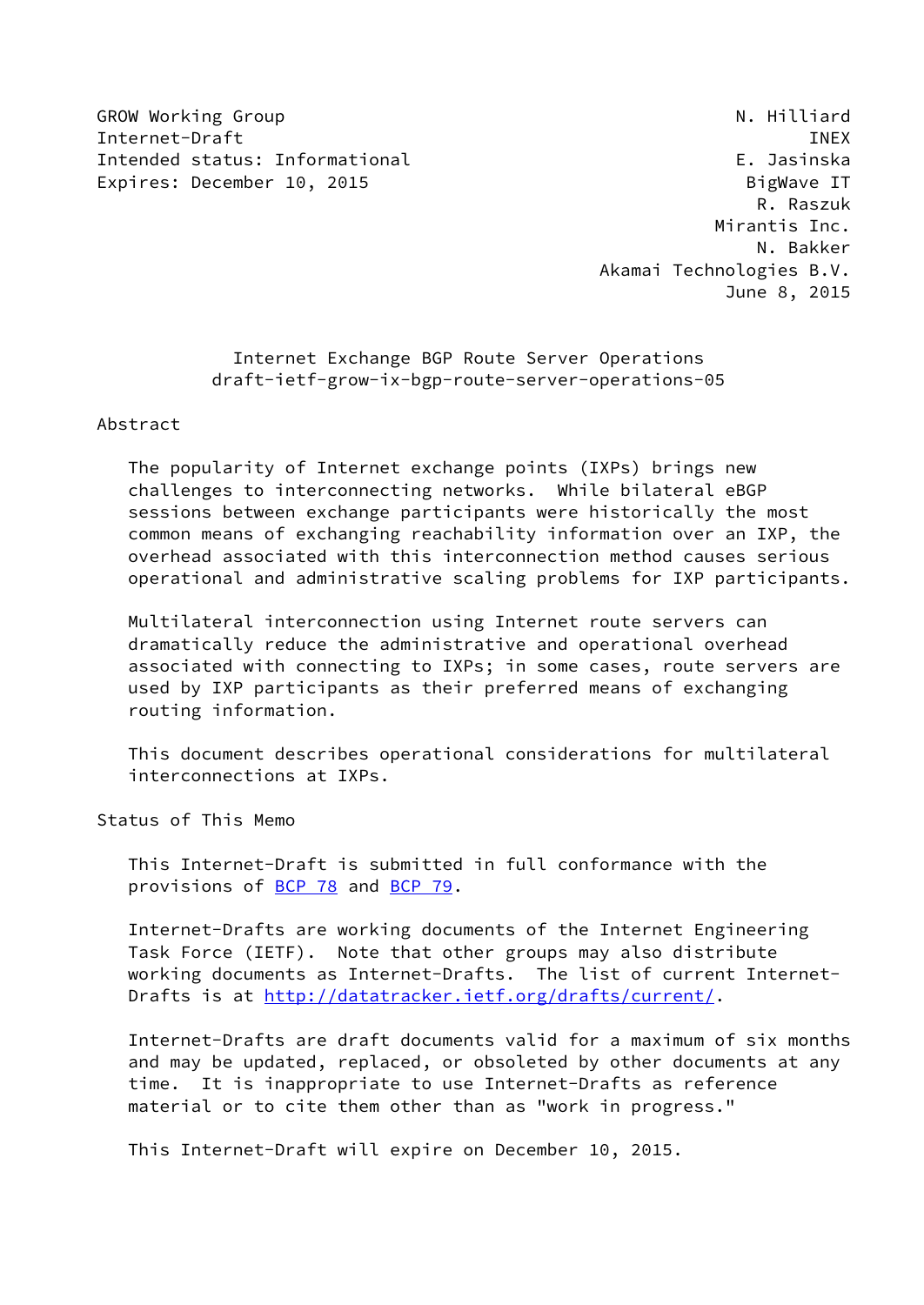# Copyright Notice

 Copyright (c) 2015 IETF Trust and the persons identified as the document authors. All rights reserved.

This document is subject to **[BCP 78](https://datatracker.ietf.org/doc/pdf/bcp78)** and the IETF Trust's Legal Provisions Relating to IETF Documents [\(http://trustee.ietf.org/license-info](http://trustee.ietf.org/license-info)) in effect on the date of publication of this document. Please review these documents carefully, as they describe your rights and restrictions with respect to this document. Code Components extracted from this document must include Simplified BSD License text as described in Section 4.e of the Trust Legal Provisions and are provided without warranty as described in the Simplified BSD License.

# Table of Contents

|                                                                 | $\overline{3}$  |
|-----------------------------------------------------------------|-----------------|
|                                                                 | $\frac{3}{3}$   |
| 2.                                                              |                 |
| Multilateral Interconnection<br>$\overline{3}$ .                | $\overline{4}$  |
| Operational Considerations for Route Server Installations<br>4. | $\overline{5}$  |
|                                                                 | $\overline{5}$  |
| 4.2. Route Server Scaling                                       | $\underline{6}$ |
| 4.2.1. Tackling Scaling Issues                                  | $\overline{1}$  |
| $4.2.1.1.$ View Merging and Decomposition                       | $\overline{1}$  |
| $4.2.1.2$ . Destination Splitting                               | $\underline{8}$ |
| 4.2.1.3. NEXT_HOP Resolution                                    | $\underline{8}$ |
| 4.3. Prefix Leakage Mitigation                                  |                 |
| 4.4. Route Server Redundancy                                    | $\frac{8}{9}$   |
| 4.5. AS_PATH Consistency Check                                  |                 |
| 4.6. Export Routing Policies                                    | 9               |
|                                                                 | 10              |
| 4.6.2. Internet Routing Registries                              | 10              |
| $4.6.3$ . Client-accessible Databases                           | 10              |
| $\overline{4.7}$ . Layer 2 Reachability Problems                | <u> 10</u>      |
| 4.8. BGP NEXT_HOP Hijacking                                     | 11              |
| 5.                                                              |                 |
| 6.                                                              |                 |
| $\overline{1}$ .                                                |                 |
| 8.                                                              |                 |
| 8.1. Normative References 13                                    |                 |
| 8.2. Informative References                                     | 14              |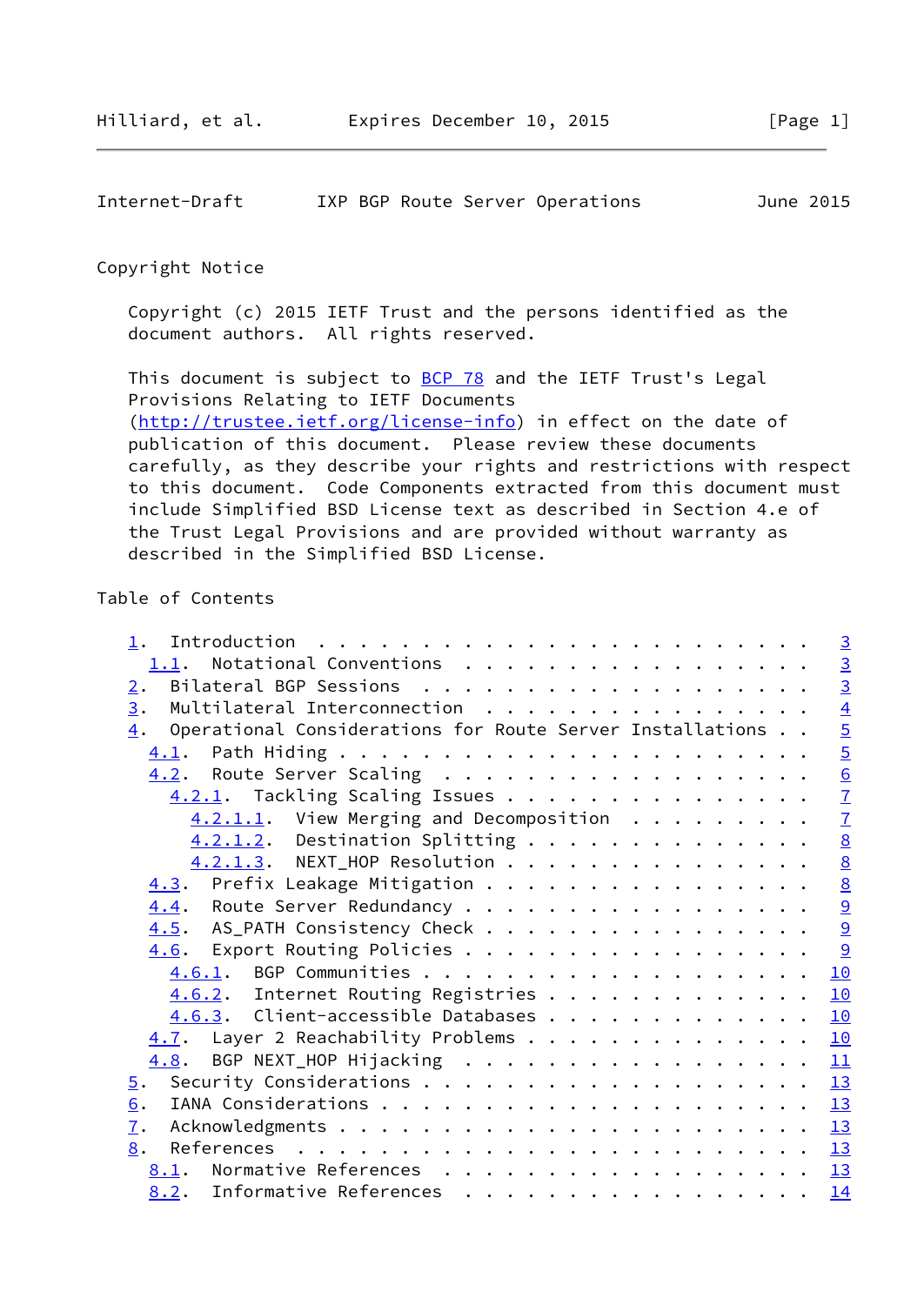|--|--|--|--|--|--|--|--|--|--|--|--|--|--|--|--|--|--|--|--|--|--|--|--|--|--|

| Hilliard, et al. | Expires December 10, 2015 | [Page 2] |
|------------------|---------------------------|----------|
|------------------|---------------------------|----------|

<span id="page-2-1"></span>

| Internet-Draft |  |  |  | IXP BGP Route Server Operations | June 2015 |  |
|----------------|--|--|--|---------------------------------|-----------|--|
|----------------|--|--|--|---------------------------------|-----------|--|

#### <span id="page-2-0"></span>[1](#page-2-0). Introduction

 Internet exchange points (IXPs) provide IP data interconnection facilities for their participants, using data link layer protocols such as Ethernet. The Border Gateway Protocol (BGP) [\[RFC4271](https://datatracker.ietf.org/doc/pdf/rfc4271)] is normally used to facilitate exchange of network reachability information over these media.

 As bilateral interconnection between IXP participants requires operational and administrative overhead, BGP route servers [\[I-D.ietf-idr-ix-bgp-route-server](#page-14-6)] are often deployed by IXP operators to provide a simple and convenient means of interconnecting IXP participants with each other. A route server redistributes BGP routes received from its BGP clients to other clients according to a pre-specified policy, and it can be viewed as similar to an eBGP equivalent of an iBGP [[RFC4456](https://datatracker.ietf.org/doc/pdf/rfc4456)] route reflector.

 Route servers at IXPs require careful management and it is important for route server operators to thoroughly understand both how they work and what their limitations are. In this document, we discuss several issues of operational relevance to route server operators and provide recommendations to help route server operators provision a reliable interconnection service.

## <span id="page-2-2"></span>[1.1](#page-2-2). Notational Conventions

 The keywords "MUST", "MUST NOT", "REQUIRED", "SHALL", "SHALL NOT", "SHOULD", "SHOULD NOT", "RECOMMENDED", "NOT RECOMMENDED", "MAY", and "OPTIONAL" in this document are to be interpreted as described in [\[RFC2119](https://datatracker.ietf.org/doc/pdf/rfc2119)].

 The phrase "BGP route" in this document should be interpreted as the term "Route" described in [[RFC4271](https://datatracker.ietf.org/doc/pdf/rfc4271)].

## <span id="page-2-3"></span>[2](#page-2-3). Bilateral BGP Sessions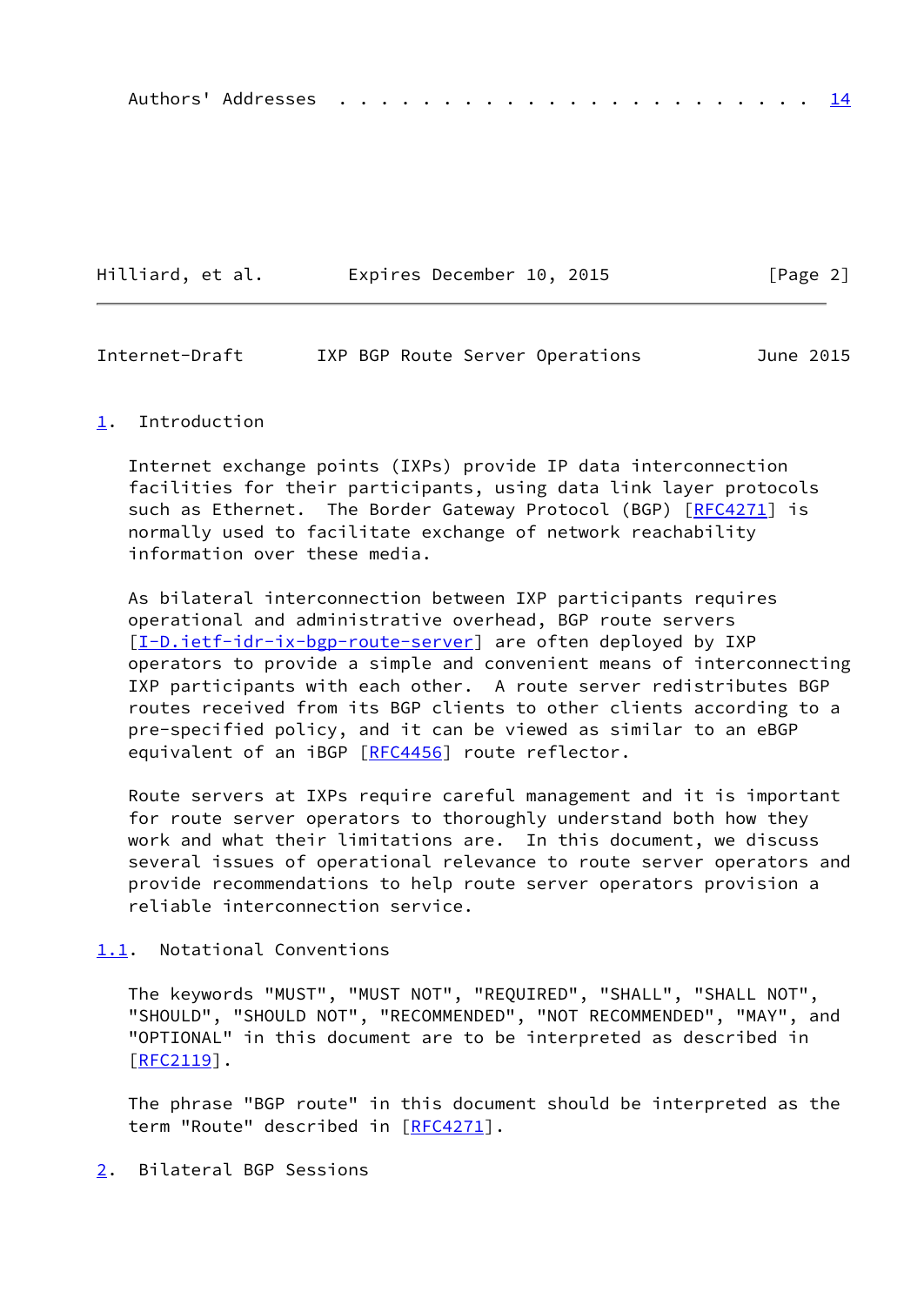Bilateral interconnection is a method of interconnecting routers using individual BGP sessions between each pair of participant routers on an IXP, in order to exchange reachability information. If an IXP participant wishes to implement an open interconnection policy - i.e. a policy of interconnecting with as many other IXP participants as possible - it is necessary for the participant to liaise with each of their intended interconnection partners. Interconnection can then be implemented bilaterally by configuring a BGP session on both participants' routers to exchange network reachability information. If each exchange participant interconnects with each other participant, a full mesh of BGP sessions is needed, as shown in Figure 1.

| Hilliard, et al. | Expires December 10, 2015 |  | [Page 3] |
|------------------|---------------------------|--|----------|
|------------------|---------------------------|--|----------|

<span id="page-3-0"></span>

Internet-Draft IXP BGP Route Server Operations June 2015

 $\cdot$ . | AS1  $\vert \cdot \cdot \vert$  AS2  $\vert \cdot \cdot \vert$ \\_\_\_/\_\_\_\_\\_\_\_/  $\blacksquare$ :  $\blacksquare$   $\blacksquare$  :  $\blacksquare$   $\blacksquare$  :  $\blacksquare$  $\cdots$   $\cdots$   $\cdots$   $\cdots$   $\cdots$   $\cdots$   $\cdots$   $\cdots$   $\cdots$   $\cdots$   $\cdots$   $\cdots$   $\cdots$   $\cdots$   $\cdots$   $\cdots$   $\cdots$   $\cdots$   $\cdots$   $\cdots$   $\cdots$   $\cdots$   $\cdots$   $\cdots$   $\cdots$   $\cdots$   $\cdots$   $\cdots$   $\cdots$   $\cdots$   $\cdots$   $\cdots$   $\cdots$   $\cdots$   $\cdots$   $\cdots$   $\cdots$  : IXP | \/ | :  $\mathbf{z} = \begin{pmatrix} 1 & 1 & 1 \\ 1 & 1 & 1 \end{pmatrix}$  $\mathbf{z} = \begin{bmatrix} 1 & 1 & 1 \\ 1 & 1 & 1 \end{bmatrix}$  : \_|\_/\_\_\_\_\\_|\_ :  $\prime$  \  $\prime$  \ \  $\prime$  $\left| . . \right|$  AS3  $\left| . . \right|$  AS4  $\left| . . \right|$  $\setminus$ \_\_\_/  $\setminus$ \_\_\_/

Figure 1: Full-Mesh Interconnection at an IXP

 Figure 1 depicts an IXP platform with four connected routers, administered by four separate exchange participants, each of them with a locally unique autonomous system number: AS1, AS2, AS3 and AS4. The lines between the routers depict BGP sessions; the dotted edge represents the IXP border. Each of these four participants wishes to exchange traffic with all other participants; this is accomplished by configuring a full mesh of BGP sessions on each router connected to the exchange, resulting in 6 BGP sessions across the IXP fabric.

 The number of BGP sessions at an exchange has an upper bound of  $n*(n-1)/2$ , where n is the number of routers at the exchange. As many exchanges have large numbers of participating networks, the amount of

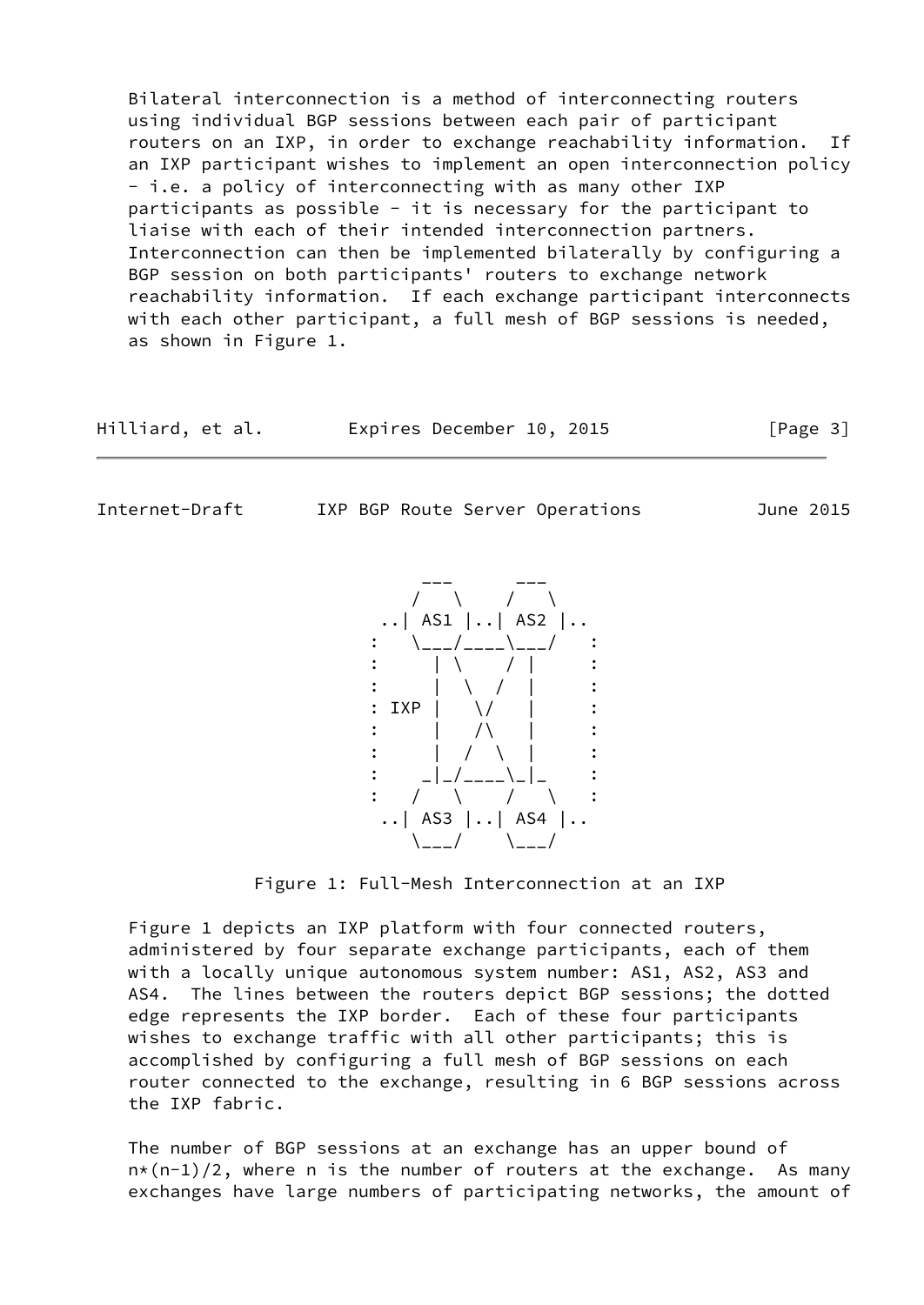administrative and operation overhead required to implement an open interconnection scales quadratically. New participants to an IXP require significant initial resourcing in order to gain value from their IXP connection, while existing exchange participants need to commit ongoing resources in order to benefit from interconnecting with these new participants.

<span id="page-4-0"></span>[3](#page-4-0). Multilateral Interconnection

 Multilateral interconnection is implemented using a route server configured to distribute BGP routes among client routers. The route server preserves the BGP NEXT\_HOP attribute from all received BGP routes and passes them with unchanged NEXT\_HOP to its route server clients according to its configured routing policy, as described in [\[I-D.ietf-idr-ix-bgp-route-server](#page-14-6)]. Using this method of exchanging BGP routes, an IXP participant router can receive an aggregated list of BGP routes from all other route server clients using a single BGP session to the route server instead of depending on BGP sessions with each other router at the exchange. This reduces the overall number

| Hilliard, et al. | Expires December 10, 2015 |  | [Page 4] |
|------------------|---------------------------|--|----------|
|------------------|---------------------------|--|----------|

<span id="page-4-1"></span>Internet-Draft IXP BGP Route Server Operations June 2015

of BGP sessions at an Internet exchange from  $n*(n-1)/2$  to n, where n is the number of routers at the exchange.

 Although a route server uses BGP to exchange reachability information with each of its clients, it does not forward traffic itself and is therefore not a router.

 In practical terms, this allows dense interconnection between IXP participants with low administrative overhead and significantly simpler and smaller router configurations. In particular, new IXP participants benefit from immediate and extensive interconnection, while existing route server participants receive reachability information from these new participants without necessarily having to modify their configurations.

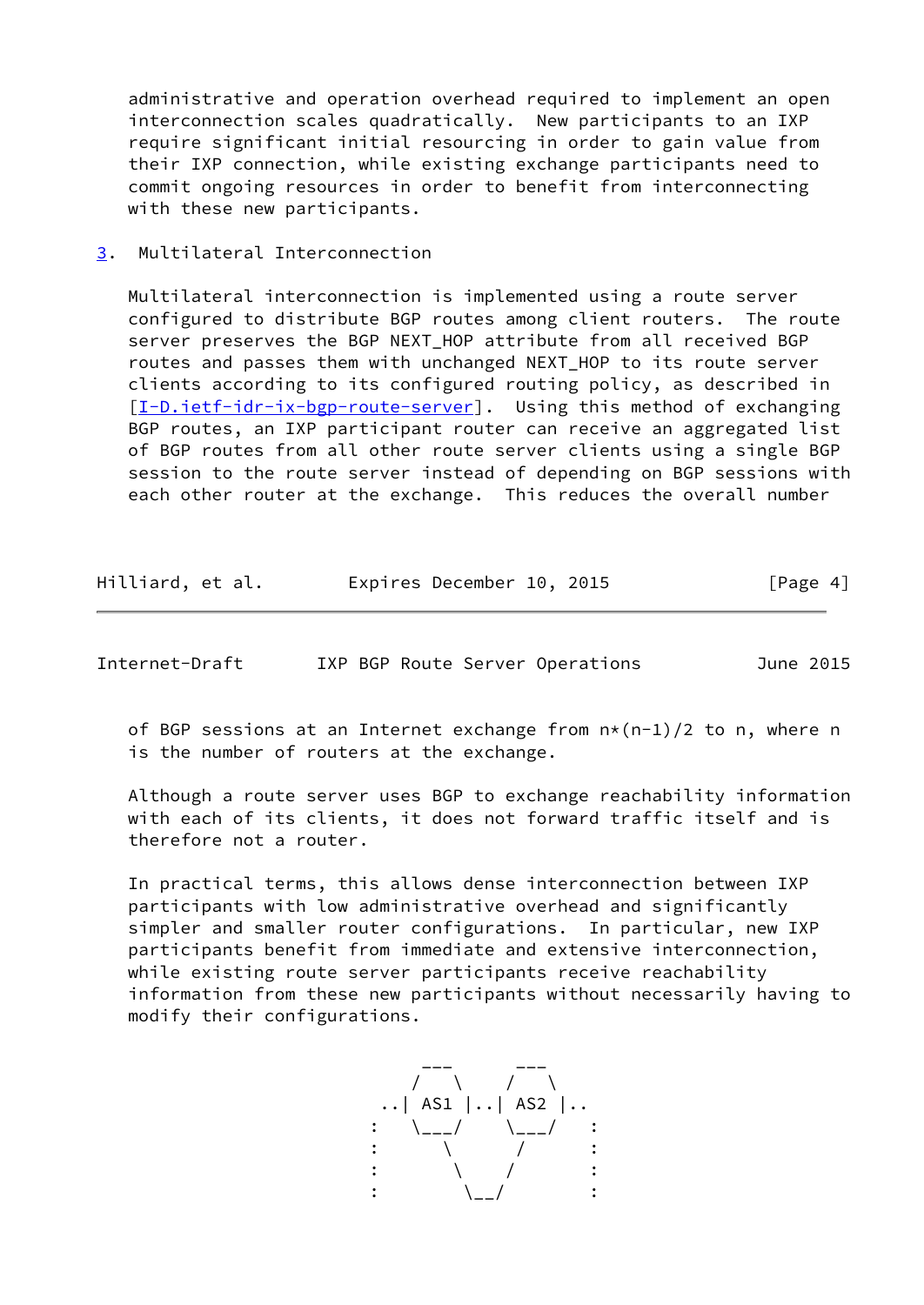

Figure 2: IXP-based Interconnection with Route Server

 As illustrated in Figure 2, each router on the IXP fabric requires only a single BGP session to the route server, from which it can receive reachability information for all other routers on the IXP which also connect to the route server.

<span id="page-5-0"></span>[4](#page-5-0). Operational Considerations for Route Server Installations

<span id="page-5-1"></span>[4.1](#page-5-1). Path Hiding

"Path hiding" is a term used in [\[I-D.ietf-idr-ix-bgp-route-server](#page-14-6)] to describe the process whereby a route server may mask individual paths by applying conflicting routing policies to its Loc-RIB. When this happens, route server clients receive incomplete information from the route server about network reachability.

| Hilliard, et al. | Expires December 10, 2015 | [Page 5] |
|------------------|---------------------------|----------|
|------------------|---------------------------|----------|

<span id="page-5-3"></span>Internet-Draft IXP BGP Route Server Operations June 2015

 There are several approaches which may be used to mitigate against the effect of path hiding; these are described in [\[I-D.ietf-idr-ix-bgp-route-server](#page-14-6)]. However, the only method which does not require explicit support from the route server client is for the route server itself to maintain a individual Loc-RIB for each client which is the subject of conflicting routing policies.

## <span id="page-5-2"></span>[4.2](#page-5-2). Route Server Scaling

 While deployment of multiple Loc-RIBs on the route server presents a simple way to avoid the path hiding problem noted in Section  $4.1$ , this approach requires significantly more computing resources on the route server than where a single Loc-RIB is deployed for all clients. As the [\[RFC4271](https://datatracker.ietf.org/doc/pdf/rfc4271)] BGP decision process must be applied to all Loc-RIBs deployed on the route server, both CPU and memory requirements on the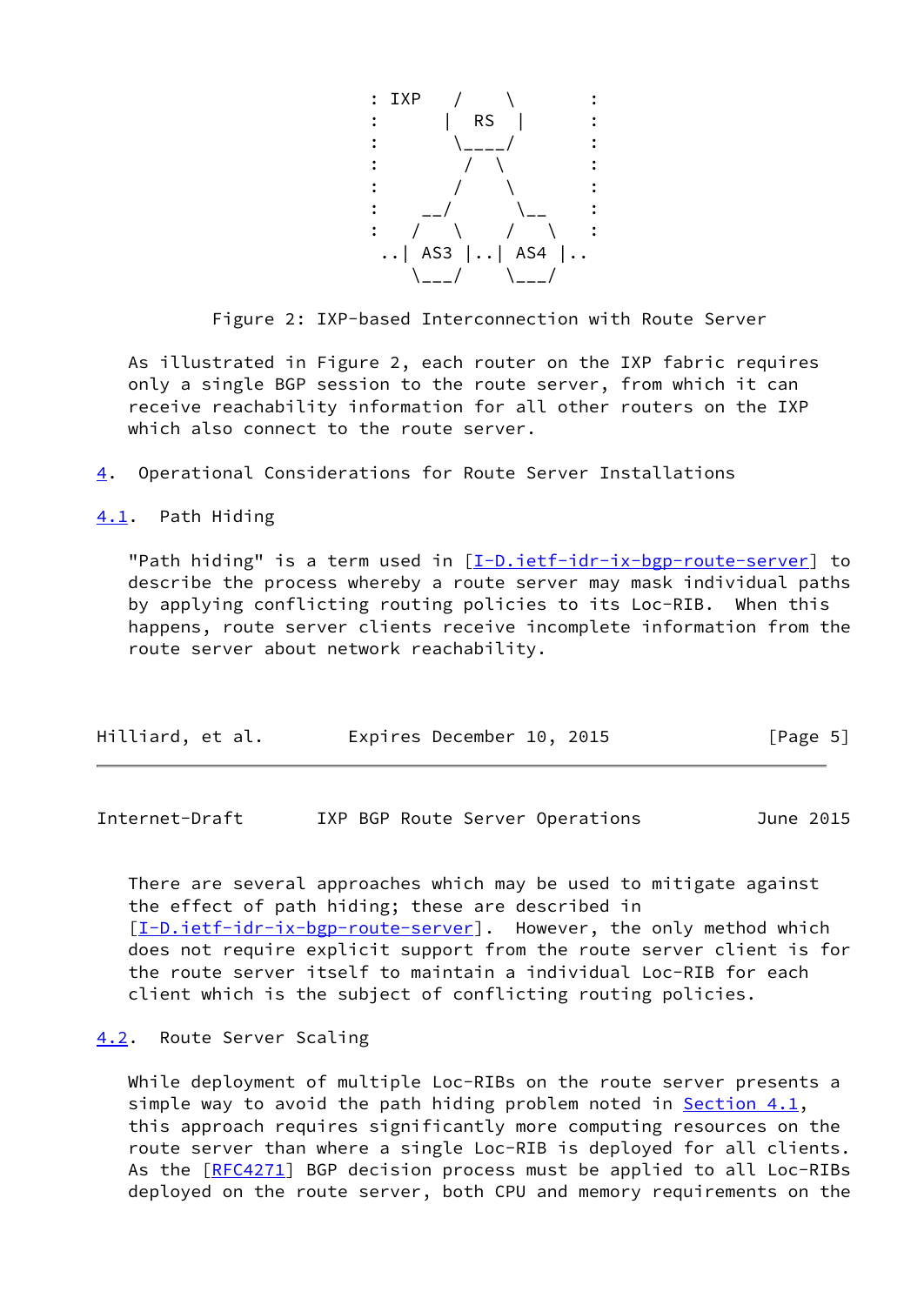host computer scale approximately according to  $O(P \times N)$ , where P is the total number of unique paths received by the route server and N is the number of route server clients which require a unique Loc-RIB. As this is a super-linear scaling relationship, large route servers may derive benefit from deploying per-client Loc-RIBs only where they are required.

 Regardless of whether any Loc-RIB optimization technique is implemented, the route server's theoretical upper-bound network bandwidth requirements will scale according to  $O(P_1 \text{ tot } \star N)$ , where P\_tot is the total number of unique paths received by the route server and N is the total number of route server clients. In the case where P avg (the arithmetic mean number of unique paths received per route server client) remains roughly constant even as the number of connected clients increases, the total number of prefixes will equal the average number of prefixes multiplied by the number of clients. Symbolically, this can be written as P tot = P avg  $* N$ . If we assume that in the worst case, each prefix is associated with a different set of BGP path attributes, so must be transmitted individually, the network bandwidth scaling function can be rewritten as  $O((P_avg * N) * N)$  or  $O(N^2)$ . This quadratic upper bound on the network traffic requirements indicates that the route server model may not scale well for larger numbers of clients.

 In practice, most prefixes will be associated with a limited number of BGP path attribute sets, allowing more efficient transmission of BGP routes from the route server than the theoretical analysis suggests. In the analysis above, P\_tot will increase monotonically according to the number of clients, but will have an upper limit of the size of the full default-free routing table of the network in which the IXP is located. Observations from production route servers have shown that most route server clients generally avoid using custom routing policies and consequently the route server may not

| Hilliard, et al. | Expires December 10, 2015 | [Page 6] |
|------------------|---------------------------|----------|
|------------------|---------------------------|----------|

<span id="page-6-1"></span>Internet-Draft IXP BGP Route Server Operations June 2015

 need to deploy per-client Loc-RIBs. These practical bounds reduce the theoretical worst-case scaling scenario to the point where route server deployments are manageable even on larger IXPs.

### <span id="page-6-0"></span>[4.2.1](#page-6-0). Tackling Scaling Issues

 The problem of scaling route servers still presents serious practical challenges and requires careful attention. Scaling analysis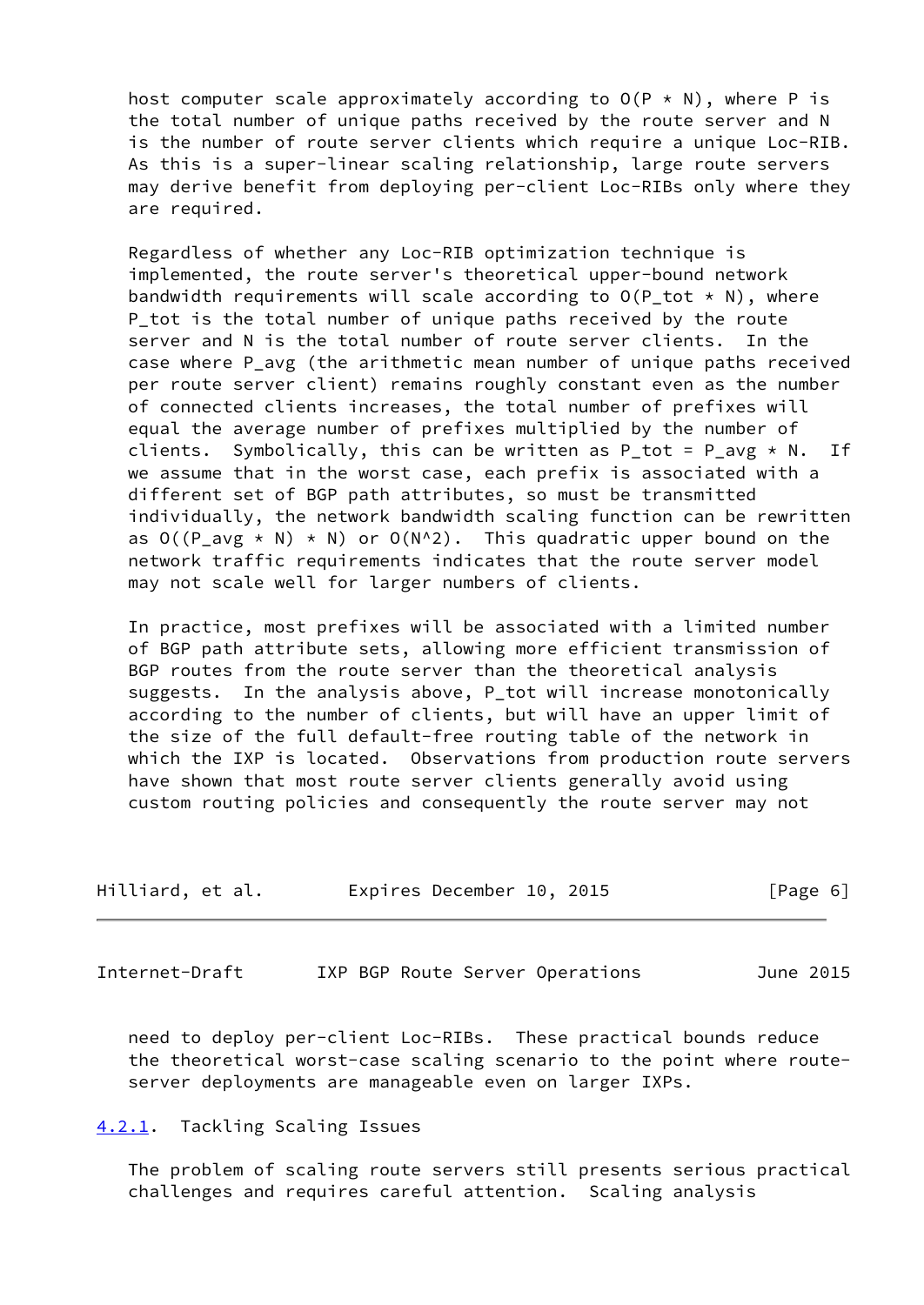indicates problems in three key areas: route processor CPU overhead associated with BGP decision process calculations, the memory requirements for handling many different BGP path entries, and the network traffic bandwidth required to distribute these BGP routes from the route server to each route server client.

### <span id="page-7-0"></span>[4.2.1.1](#page-7-0). View Merging and Decomposition

View merging and decomposition, outlined in [\[RS-ARCH](#page-15-0)], describes a method of optimising memory and CPU requirements where multiple route server clients are subject to exactly the same routing policies. In this situation, multiple Loc-RIB views can be merged into a single view.

 There are several variations of this approach. If the route server operator has prior knowledge of interconnection relationships between route server clients, then the operator may configure separate Loc- RIBs only for route server clients with unique routing policies. As this approach requires prior knowledge of interconnection relationships, the route server operator must depend on each client sharing their interconnection policies, either in a internal provisioning database controlled by the operator, or else in an external data store such as an Internet Routing Registry Database.

 Conversely, the route server implementation itself may implement internal view decomposition by creating virtual Loc-RIBs based on a single in-memory master Loc-RIB, with delta differences for each prefix subject to different routing policies. This allows a more fine-grained and flexible approach to the problem of Loc-RIB scaling, at the expense of requiring a more complex in-memory Loc-RIB structure.

 Whatever method of view merging and decomposition is chosen on a route server, pathological edge cases can be created whereby they will scale no better than fully non-optimised per-client Loc-RIBs. However, as most route server clients connect to a route server for the purposes of reducing overhead, rather than implementing complex per-client routing policies, edge cases tend not to arise in practice.

Hilliard, et al. **Expires December 10, 2015** [Page 7]

<span id="page-7-2"></span>Internet-Draft IXP BGP Route Server Operations June 2015

<span id="page-7-1"></span>[4.2.1.2](#page-7-1). Destination Splitting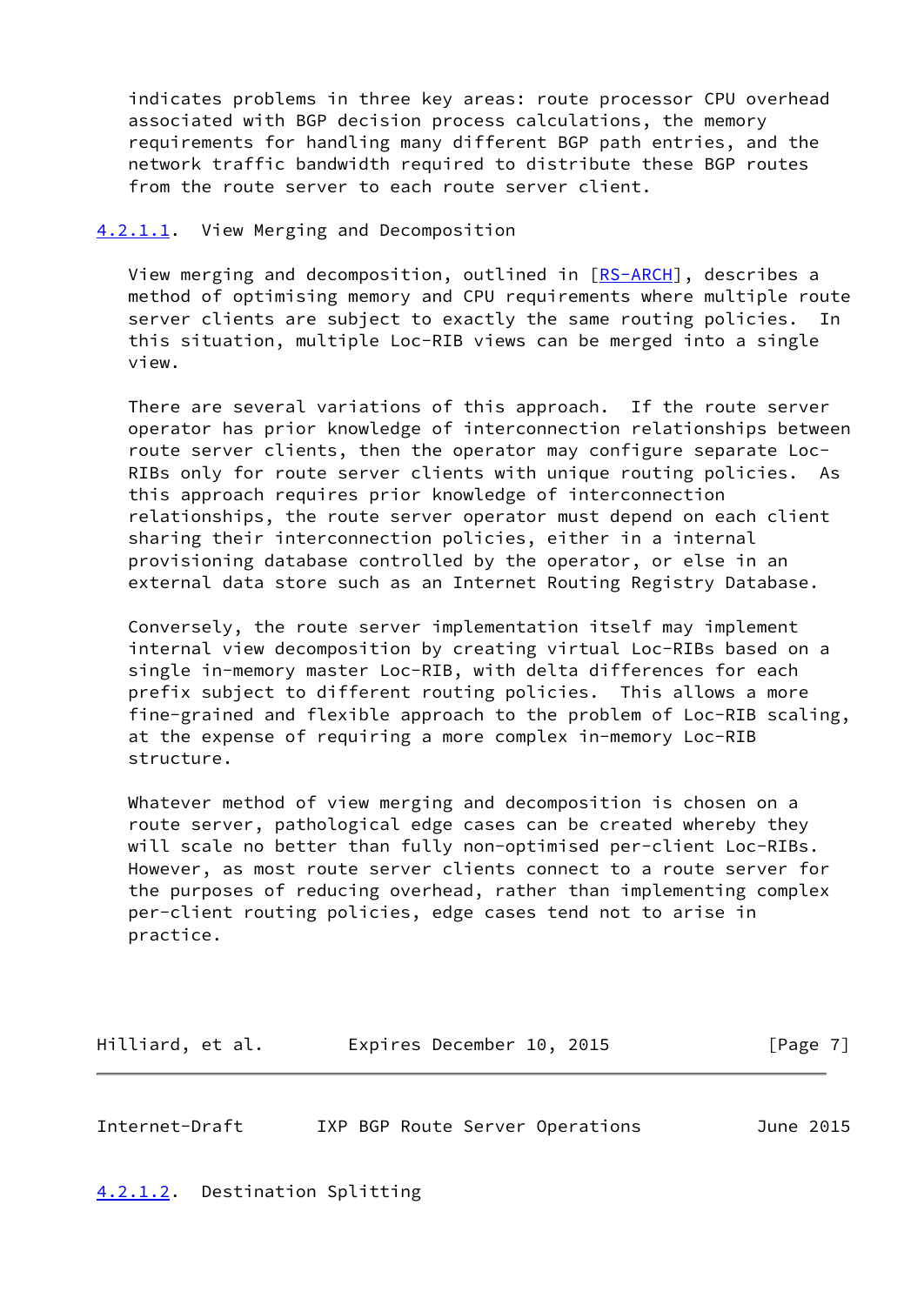Destination splitting, also described in [\[RS-ARCH](#page-15-0)], describes a method for route server clients to connect to multiple route servers and to send non-overlapping sets of prefixes to each route server. As each route server computes the best path for its own set of prefixes, the quadratic scaling requirement operates on multiple smaller sets of prefixes. This reduces the overall computational and memory requirements for managing multiple Loc-RIBs and performing the best-path calculation on each.

 In practice, the route server operator would need all route server clients to send a full set of BGP routes to each route server. The route server operator could then selectively filter these prefixes for each route server by using either BGP Outbound Route Filtering [\[RFC5291](https://datatracker.ietf.org/doc/pdf/rfc5291)] or else inbound prefix filters configured on client BGP sessions.

### <span id="page-8-0"></span>[4.2.1.3](#page-8-0). NEXT\_HOP Resolution

 As route servers are usually deployed at IXPs where all connected routers are on the same layer 2 broadcast domain, recursive resolution of the NEXT\_HOP attribute is generally not required, and can be replaced by a simple check to ensure that the NEXT HOP value for each received BGP route is a network address on the IXP LAN's IP address range.

#### <span id="page-8-1"></span>[4.3](#page-8-1). Prefix Leakage Mitigation

 Prefix leakage occurs when a BGP client unintentionally distributes BGP routes to one or more neighboring BGP routers. Prefix leakage of this form to a route server can cause serious connectivity problems at an IXP if each route server client is configured to accept all BGP routes from the route server. It is therefore RECOMMENDED when deploying route servers that, due to the potential for collateral damage caused by BGP route leakage, route server operators deploy prefix leakage mitigation measures in order to prevent unintentional prefix announcements or else limit the scale of any such leak. Although not foolproof, per-client inbound prefix limits can restrict the damage caused by prefix leakage in many cases. Per-client inbound prefix filtering on the route server is a more deterministic and usually more reliable means of preventing prefix leakage, but requires more administrative resources to maintain properly.

 If a route server operator implements per-client inbound prefix filtering, then it is RECOMMENDED that the operator also builds in mechanisms to automatically compare the Adj-RIB-In received from each client with the inbound prefix lists configured for those clients.

Hilliard, et al. Expires December 10, 2015 [Page 8]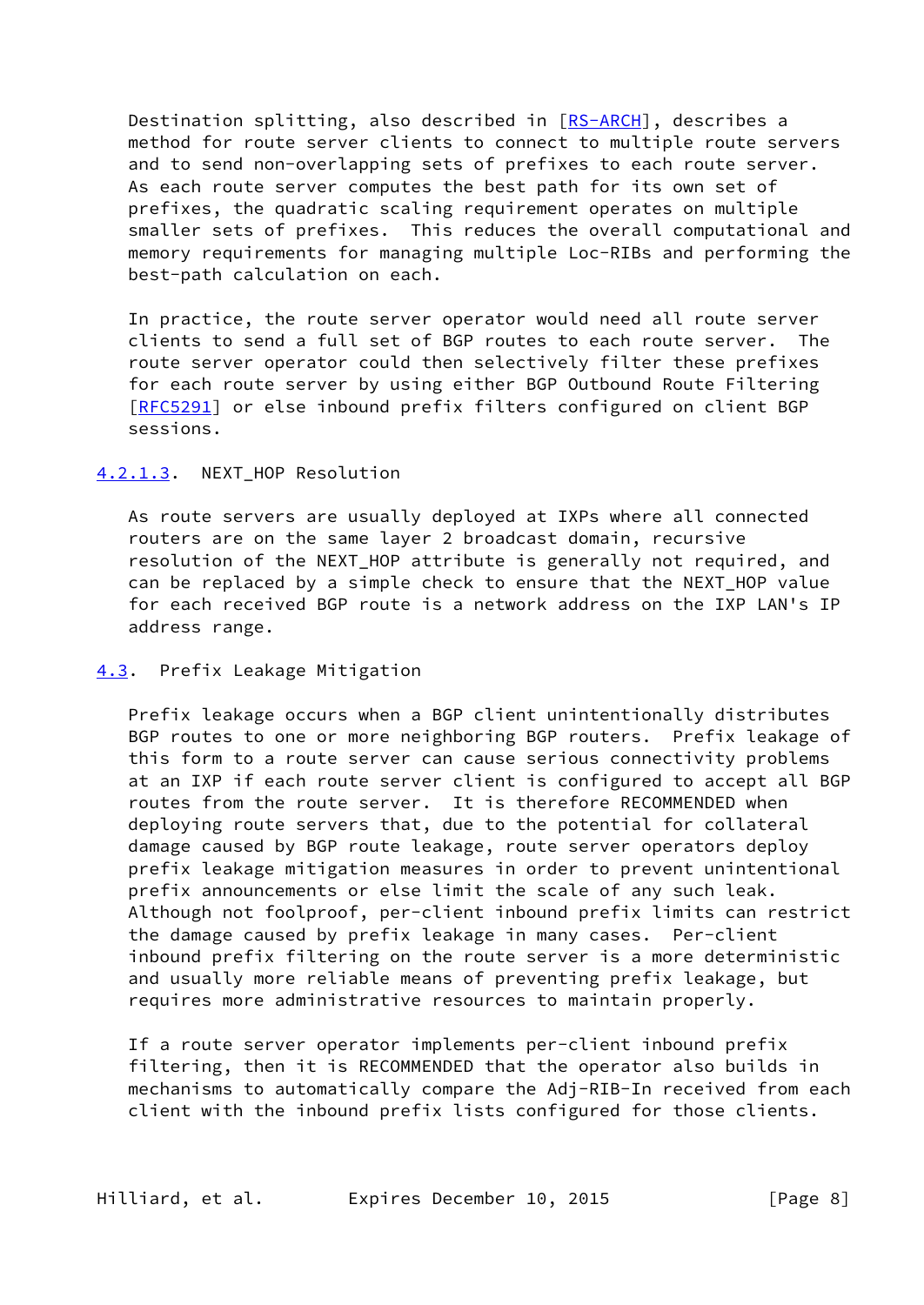## <span id="page-9-1"></span>Internet-Draft IXP BGP Route Server Operations June 2015

 Naturally, it is the responsibility of the route server client to ensure that their stated prefix list is compatible with what they announce to an IXP route server. However, many network operators do not carefully manage their published routing policies and it is not uncommon to see significant variation between the two sets of prefixes. Route server operator visibility into this discrepancy can provide significant advantages to both operator and client.

## <span id="page-9-0"></span>[4.4](#page-9-0). Route Server Redundancy

 As the purpose of an IXP route server implementation is to provide a reliable reachability brokerage service, it is RECOMMENDED that exchange operators who implement route server systems provision multiple route servers on each shared Layer-2 domain. There is no requirement to use the same BGP implementation or operating system for each route server on the IXP fabric; however, it is RECOMMENDED that where an operator provisions more than a single server on the same shared Layer-2 domain, each route server implementation be configured equivalently and in such a manner that the path reachability information from each system is identical.

# <span id="page-9-2"></span>[4.5](#page-9-2). AS PATH Consistency Check

 [RFC4271] requires that every BGP speaker which advertises a BGP route to another external BGP speaker prepends its own AS number as the last element of the AS\_PATH sequence. Therefore the leftmost AS in an AS\_PATH attribute should be equal to the autonomous system number of the BGP speaker which sent the BGP route.

As  $[I-D.iett-idr-ix-bgp-route-server]$  suggests that route servers should not modify the AS\_PATH attribute, a consistency check on the AS\_PATH of an BGP route received by a route server client would normally fail. It is therefore RECOMMENDED that route server clients disable the AS\_PATH consistency check towards the route server.

# <span id="page-9-3"></span>[4.6](#page-9-3). Export Routing Policies

 Policy filtering is commonly implemented on route servers to provide prefix distribution control mechanisms for route server clients. A route server "export" policy is a policy which affects prefixes sent from the route server to a route server client. Several different strategies are commonly used for implementing route server export policies.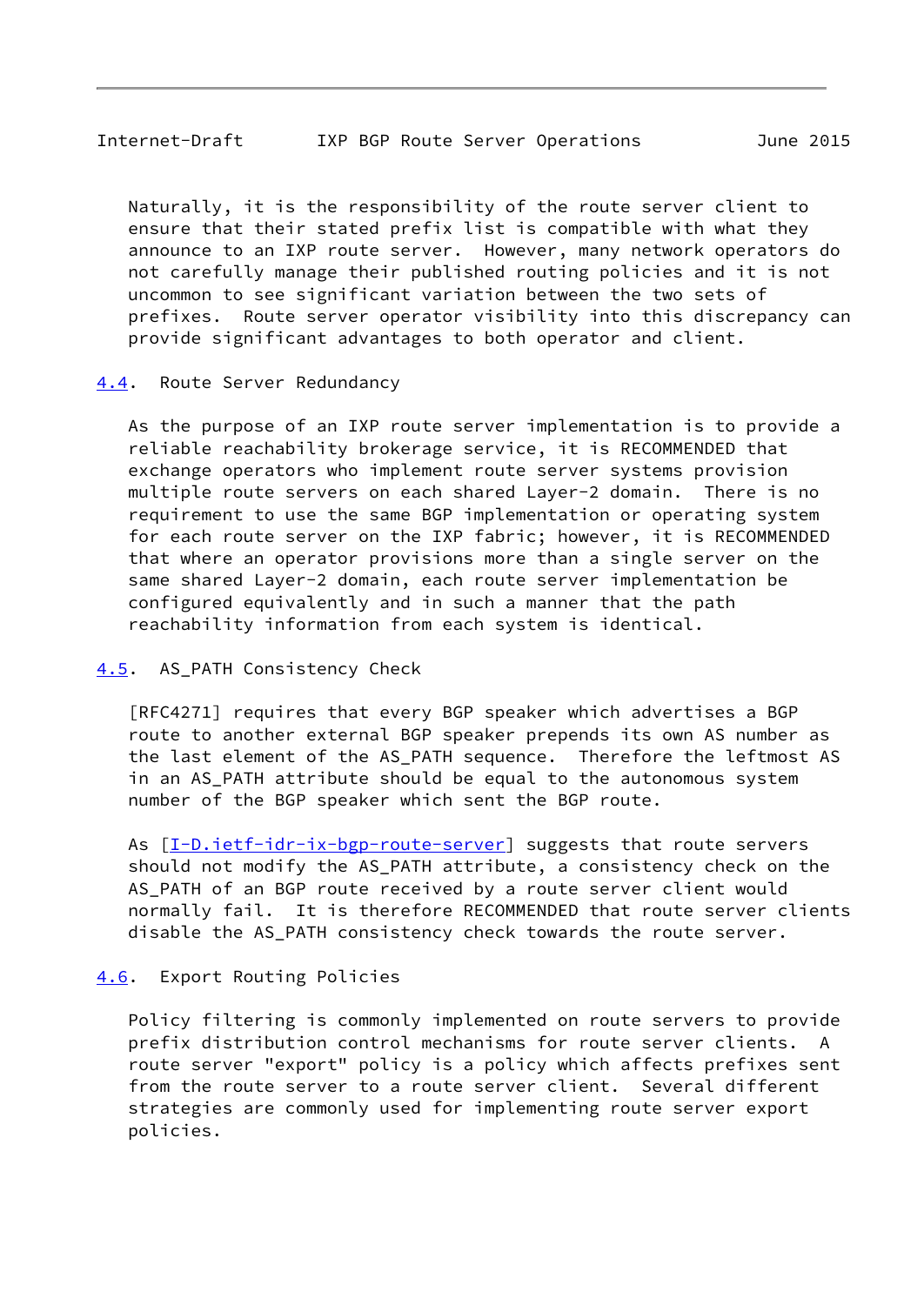<span id="page-10-1"></span>Internet-Draft IXP BGP Route Server Operations June 2015

#### <span id="page-10-0"></span>[4.6.1](#page-10-0). BGP Communities

 Prefixes sent to the route server are tagged with specific standard [\[RFC1997](https://datatracker.ietf.org/doc/pdf/rfc1997)] or extended [[RFC4360](https://datatracker.ietf.org/doc/pdf/rfc4360)] BGP community attributes, based on pre-defined values agreed between the operator and all clients. Based on these community tags, BGP routes may be propagated to all other clients, a subset of clients, or none. This mechanism allows route server clients to instruct the route server to implement per client export routing policies.

 As both standard and extended BGP community values are currently restricted to 6 octets or fewer, it is not possible for both the global and local administrator fields in the BGP community to fit a 4-octet autonomous system number. Bearing this in mind, the route server operator SHOULD take care to ensure that the predefined BGP community values mechanism used on their route server is compatible with [\[RFC4893](https://datatracker.ietf.org/doc/pdf/rfc4893)] 4-octet ASNs.

#### <span id="page-10-2"></span>[4.6.2](#page-10-2). Internet Routing Registries

 Internet Routing Registry databases (IRRDBs) may be used by route server operators to construct per-client routing policies. [\[RFC2622](https://datatracker.ietf.org/doc/pdf/rfc2622)] Routing Policy Specification Language (RPSL) provides an comprehensive grammar for describing interconnection relationships, and several toolsets exist which can be used to translate RPSL policy description into route server configurations.

## <span id="page-10-3"></span>[4.6.3](#page-10-3). Client-accessible Databases

 Should the route server operator not wish to use either BGP community tags or the public IRRDBs for implementing client export policies, they may implement their own routing policy database system for managing their clients' requirements. A database of this form SHOULD allow a route server client operator to update their routing policy and provide a mechanism for allowing the client to specify whether they wish to exchange all their prefixes with any other route server client. Optionally, the implementation may allow a client to specify unique routing policies for individual prefixes over which they have routing policy control.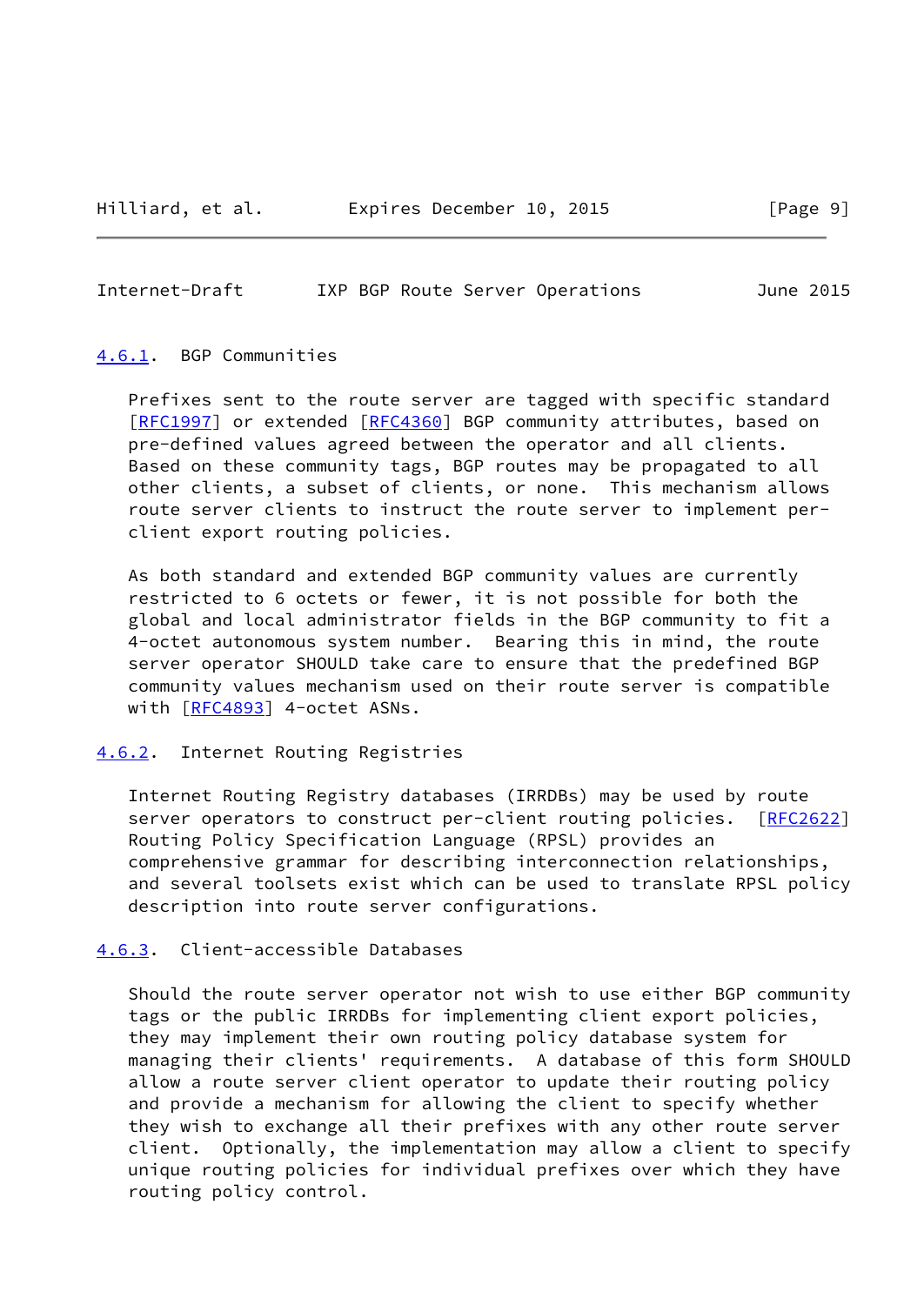#### <span id="page-11-0"></span>[4.7](#page-11-0). Layer 2 Reachability Problems

 Layer 2 reachability problems on an IXP can cause serious operational problems for IXP participants which depend on route servers for interconnection. Ethernet switch forwarding bugs have occasionally been observed to cause non-transitive reachability. For example, given a route server and two IXP participants, A and B, if the two participants can reach the route server but cannot reach each other,

| Hilliard, et al. | Expires December 10, 2015 |  | [Page 10] |
|------------------|---------------------------|--|-----------|
|------------------|---------------------------|--|-----------|

<span id="page-11-2"></span>Internet-Draft IXP BGP Route Server Operations June 2015

 then traffic between the participants may be dropped until such time as the layer 2 forwarding problem is resolved. This situation does not tend to occur in bilateral interconnection arrangements, as the routing control path between the two hosts is usually (but not always, due to IXP inter-switch connectivity load balancing algorithms) the same as the data path between them.

 Problems of this form can be partially mitigated by using [[RFC5881](https://datatracker.ietf.org/doc/pdf/rfc5881)] bidirectional forwarding detection. However, as this is a bilateral protocol configured between routers, and as there is currently no protocol to automatically configure BFD sessions between route server clients, BFD does not currently provide an optimal means of handling the problem. Even if automatic BFD session configuration were possible, practical problems would remain. If two IXP route server clients were configured to run BFD between each other and the protocol detected a non-transitive loss of reachability between them, each of those routers would internally mark the other's prefixes as unreachable via the BGP path announced by the route server. As the route server only propagates a single best path to each client, this could cause either sub-optimal routing or complete connectivity loss if there were no alternative paths learned from other BGP sessions.

## <span id="page-11-1"></span>[4.8](#page-11-1). BGP NEXT\_HOP Hijacking

 Section 5.1.3(2) of [\[RFC4271](https://datatracker.ietf.org/doc/pdf/rfc4271)] allows eBGP speakers to change the NEXT\_HOP address of a received BGP route to be a different internet address on the same subnet. This is the mechanism which allows route servers to operate on a shared layer 2 IXP network. However, the mechanism can be abused by route server clients to redirect traffic for their prefixes to other IXP participant routers.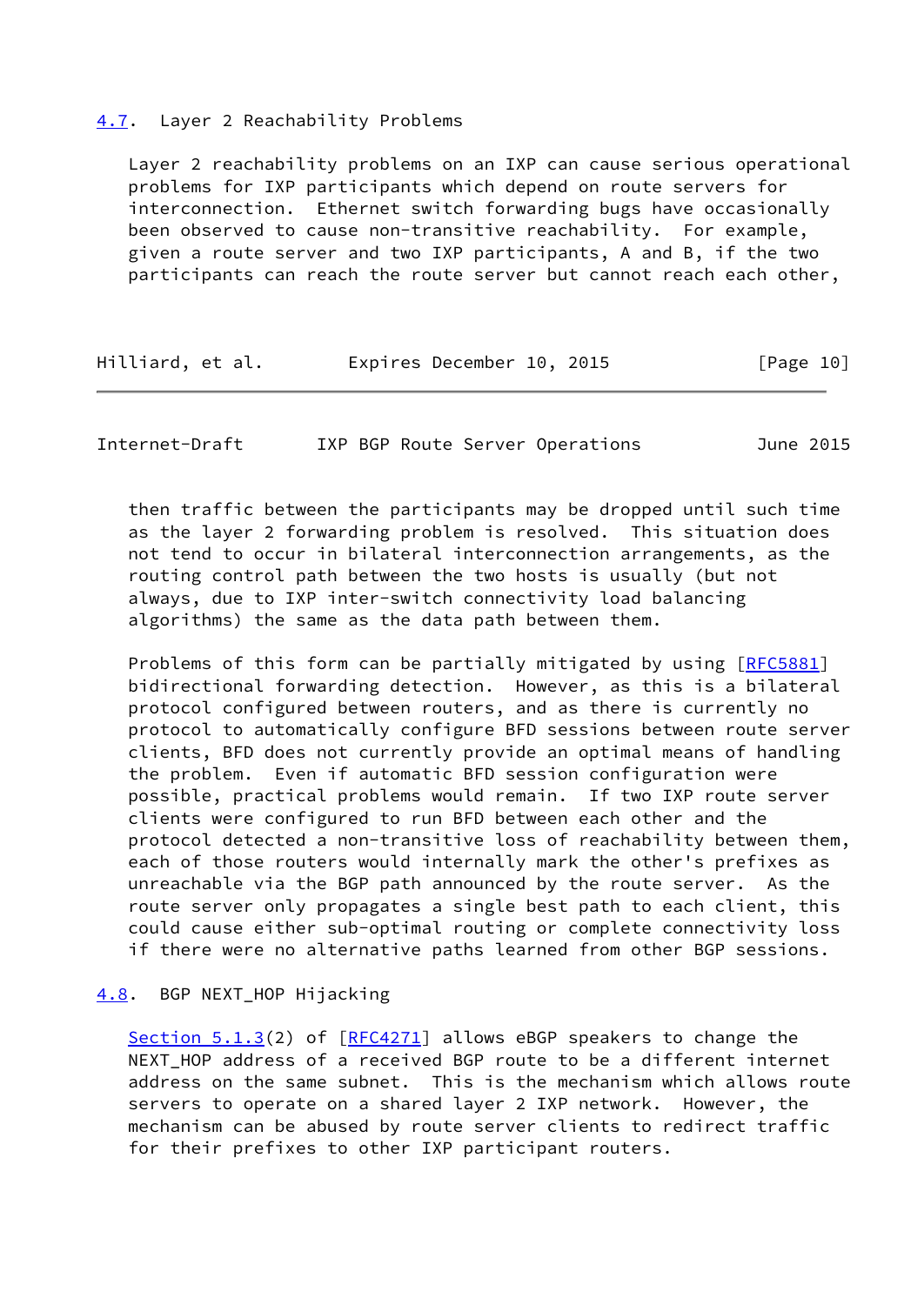Hilliard, et al. **Expires December 10, 2015** [Page 11]

Internet-Draft IXP BGP Route Server Operations June 2015



Figure 3: BGP NEXT\_HOP Hijacking using a Route Server

 For example in Figure 3, if AS1 and AS2 both announce BGP routes for AS99 to the route server, AS1 could set the NEXT\_HOP address for AS99's routes to be the address of AS2's router, thereby diverting traffic for AS99 via AS2. This may override the routing policies of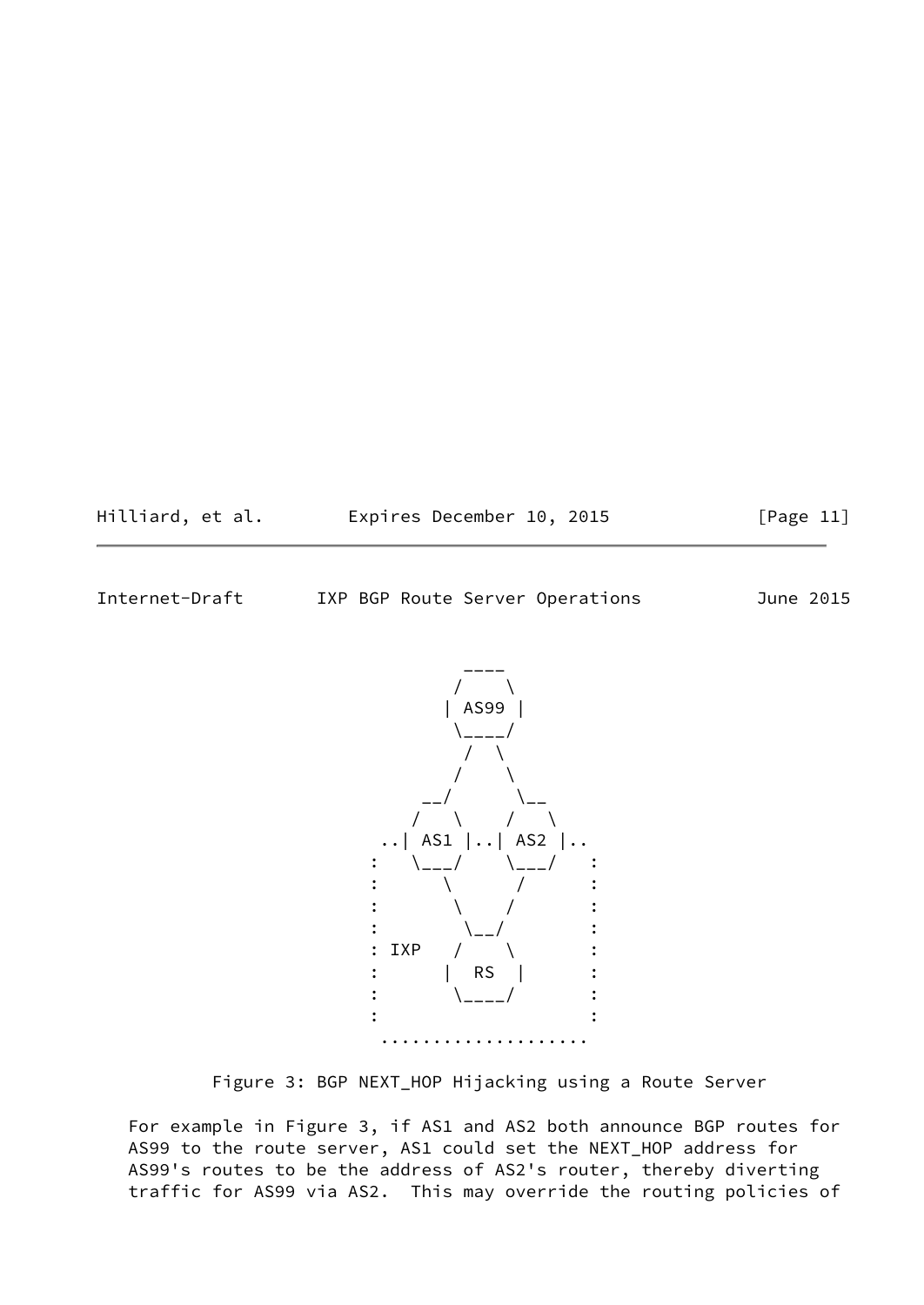AS99 and AS2.

 Worse still, if the route server operator does not use inbound prefix filtering, AS1 could announce any arbitrary prefix to the route server with a NEXT HOP address of any other IXP participant. This could be used as a denial of service mechanism against either the users of the address space being announced by illicitly diverting their traffic, or the other IXP participant by overloading their network with traffic which would not normally be sent there.

 This problem is not specific to route servers and it can also be implemented using bilateral BGP sessions. However, the potential damage is amplified by route servers because a single BGP session can be used to affect many networks simultaneously.

 Because route server clients cannot easily implement next-hop policy checks against route server BGP sessions, route server operators SHOULD check that the BGP NEXT\_HOP attribute for BGP routes received from a route server client matches the interface address of the client. If the route server receives an BGP route where these addresses are different and where the announcing route server client is in a different autonomous system to the route server client which uses the next hop address, the BGP route SHOULD be dropped.

| Hilliard, et al. | Expires December 10, 2015 |  | [Page 12] |
|------------------|---------------------------|--|-----------|
|------------------|---------------------------|--|-----------|

<span id="page-13-1"></span>Internet-Draft IXP BGP Route Server Operations June 2015

 Permitting next-hop rewriting for the same autonomous system allows an organisation with multiple connections into an IXP configured with different IP addresses to direct traffic off the IXP infrastructure through any of their connections for traffic engineering or other purposes.

<span id="page-13-0"></span>[5](#page-13-0). Security Considerations

 On route server installations which do not employ path hiding mitigation techniques, the path hiding problem outlined in [Section 4.1](#page-5-1) could be used by an IXP participant to prevent the route server from sending any BGP routes for a particular prefix to other route server clients, even if there were a valid path to that destination via another route server client.

 If the route server operator does not implement prefix leakage mitigation as described in  $Section 4.3$ , it is trivial for route server clients to implement denial of service attacks against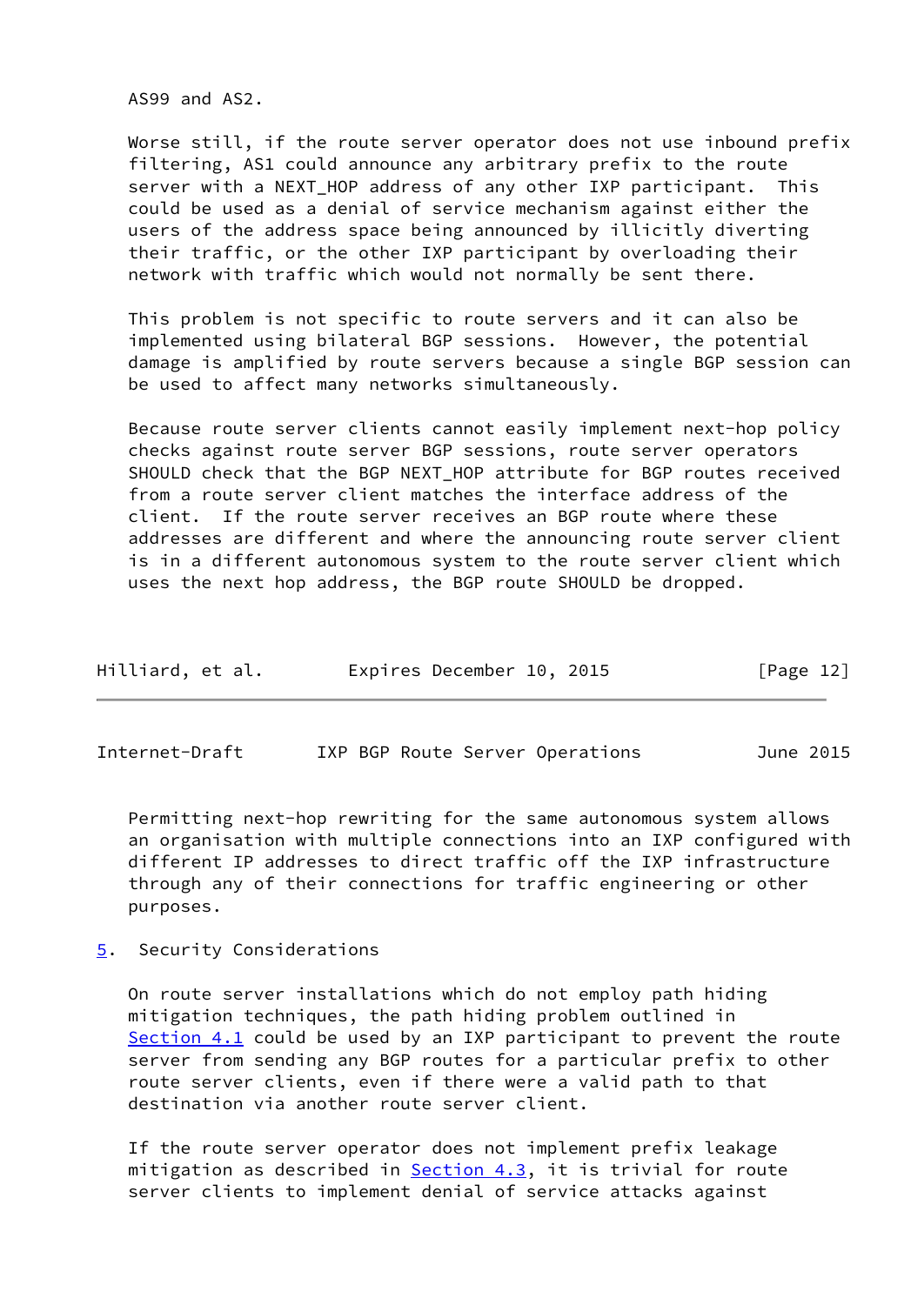arbitrary Internet networks by leaking BGP routes to a route server.

 Route server installations SHOULD be secured against BGP NEXT\_HOP hijacking, as described in **[Section 4.8](#page-11-1)**.

<span id="page-14-0"></span>[6](#page-14-0). IANA Considerations

There are no IANA considerations.

<span id="page-14-1"></span>[7](#page-14-1). Acknowledgments

 The authors would like to thank Chris Hall, Ryan Bickhart, Steven Bakker and Eduardo Ascenco Reis for their valuable input.

<span id="page-14-2"></span>[8](#page-14-2). References

<span id="page-14-3"></span>[8.1](#page-14-3). Normative References

<span id="page-14-6"></span> [I-D.ietf-idr-ix-bgp-route-server] Jasinska, E., Hilliard, N., Raszuk, R., and N. Bakker, "Internet Exchange Route Server", [draft-ietf-idr-ix-bgp](https://datatracker.ietf.org/doc/pdf/draft-ietf-idr-ix-bgp-route-server-06) [route-server-06](https://datatracker.ietf.org/doc/pdf/draft-ietf-idr-ix-bgp-route-server-06) (work in progress), December 2014.

 [RFC2119] Bradner, S., "Key words for use in RFCs to Indicate Requirement Levels", [BCP 14](https://datatracker.ietf.org/doc/pdf/bcp14), [RFC 2119](https://datatracker.ietf.org/doc/pdf/rfc2119), March 1997.

Hilliard, et al. Expires December 10, 2015 [Page 13]

<span id="page-14-5"></span>Internet-Draft IXP BGP Route Server Operations June 2015

<span id="page-14-4"></span>[8.2](#page-14-4). Informative References

- [RFC1997] Chandrasekeran, R., Traina, P., and T. Li, "BGP Communities Attribute", [RFC 1997,](https://datatracker.ietf.org/doc/pdf/rfc1997) August 1996.
- [RFC2622] Alaettinoglu, C., Villamizar, C., Gerich, E., Kessens, D., Meyer, D., Bates, T., Karrenberg, D., and M. Terpstra, "Routing Policy Specification Language (RPSL)", [RFC 2622,](https://datatracker.ietf.org/doc/pdf/rfc2622) June 1999.
- [RFC4271] Rekhter, Y., Li, T., and S. Hares, "A Border Gateway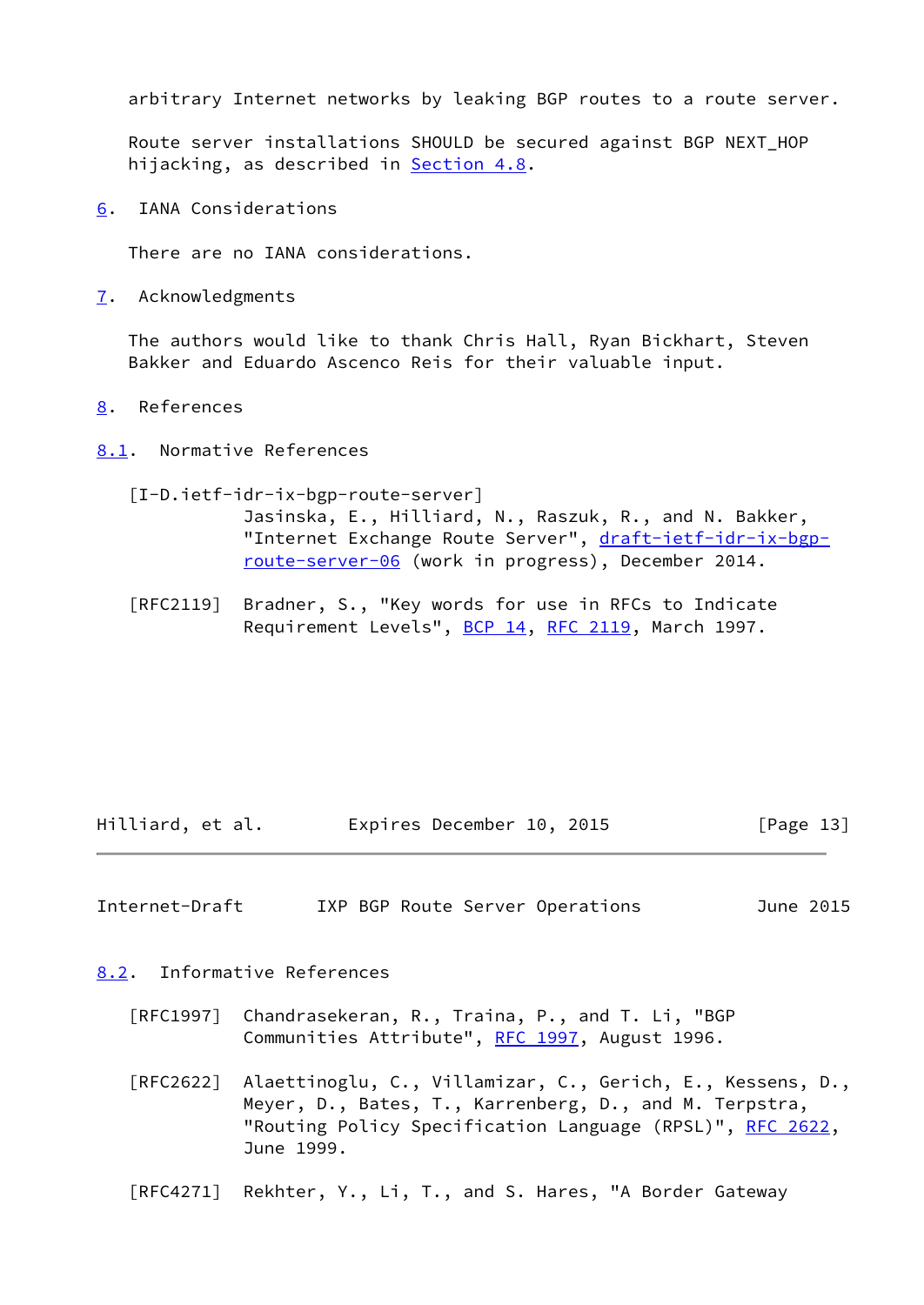Protocol 4 (BGP-4)", [RFC 4271](https://datatracker.ietf.org/doc/pdf/rfc4271), January 2006.

- [RFC4360] Sangli, S., Tappan, D., and Y. Rekhter, "BGP Extended Communities Attribute", [RFC 4360,](https://datatracker.ietf.org/doc/pdf/rfc4360) February 2006.
- [RFC4456] Bates, T., Chen, E., and R. Chandra, "BGP Route Reflection: An Alternative to Full Mesh Internal BGP (IBGP)", [RFC 4456,](https://datatracker.ietf.org/doc/pdf/rfc4456) April 2006.
- [RFC4893] Vohra, Q. and E. Chen, "BGP Support for Four-octet AS Number Space", [RFC 4893](https://datatracker.ietf.org/doc/pdf/rfc4893), May 2007.
- [RFC5291] Chen, E. and Y. Rekhter, "Outbound Route Filtering Capability for BGP-4", [RFC 5291](https://datatracker.ietf.org/doc/pdf/rfc5291), August 2008.
- [RFC5881] Katz, D. and D. Ward, "Bidirectional Forwarding Detection (BFD) for IPv4 and IPv6 (Single Hop)", [RFC 5881](https://datatracker.ietf.org/doc/pdf/rfc5881), June 2010.
- <span id="page-15-0"></span> [RS-ARCH] Govindan, R., Alaettinoglu, C., Varadhan, K., and D. Estrin, "A Route Server Architecture for Inter-Domain Routing", 1995, <[http://www.cs.usc.edu/assets/003/83191.pdf>](http://www.cs.usc.edu/assets/003/83191.pdf).

Authors' Addresses

 Nick Hilliard INEX 4027 Kingswood Road Dublin 24 IE

Email: nick@inex.ie

| Hilliard, et al. | Expires December 10, 2015 | [Page 14] |
|------------------|---------------------------|-----------|
|------------------|---------------------------|-----------|

| Internet-Draft |  |  |  | IXP BGP Route Server Operations | June 2015 |  |
|----------------|--|--|--|---------------------------------|-----------|--|
|----------------|--|--|--|---------------------------------|-----------|--|

 Elisa Jasinska BigWave IT ul. Skawinska 27/7 Krakow, MP 31-066